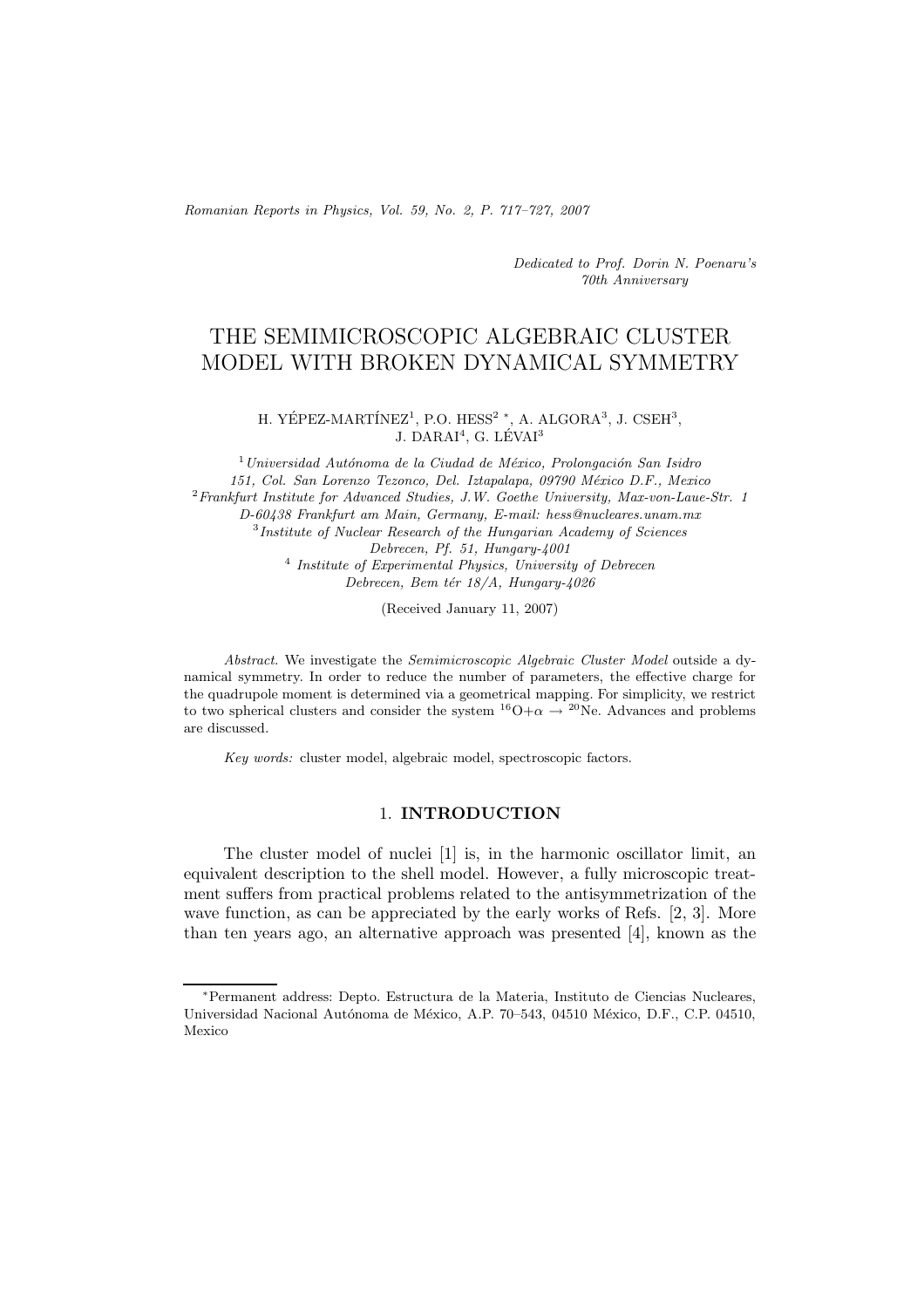*Semimicroscopic Algebraic Cluster Model* (SACM), which is algebraic in structure and the Hamiltonian is a function of group generators. The model space, however, is microscopic and respects the Pauli exclusion principle. This is achieved by selecting only those cluster model states which have a shell model equivalent. The Wildermuth condition [1] is the simplest tool to insure it, however, it is sufficient only for closed shell clusters, while for systems with open shell clusters a more refined procedure is needed. In [5] the complete description of the model and some of its application is given. Further successful applications were published in Refs. [6, 7, 8, 9, 10, 11].

In spite of its great success, the model Hamiltonians were all restricted to dynamical symmetries. This can be understood, because the algebraic solution of a Hamiltonian within a dynamical symmetry is analytical. In [5] the extension to an arbitrary Hamiltonian was discussed but never applied.

Even when a general Hamiltonian is used, the number of parameters rises significantly. When electromagnetic transitions are also required, the number of parameters increases even more, thus rendering the theory as less attractive. One would like, at least, to find a procedure to get rid of parameters in the transition operators and only be left with those in the Hamiltonian. In case this is possible, the power of the model would be enhanced significantly.

Another important physical quantity to be studied in relation with clusterization is the spectroscopic factor. In this respect the situation of the SACM is the following. Though it is free from the Pauli-forbidden states, these are not eliminated as a result of the full antisymmetrization of the wavefunction. Therefore, the calculation of the spectroscopic factor is not straightforward. Nevertheless, it can be done in two ways. i) Due to the fact that the  $U(3)$ basis states of this semimicroscopic approach are the same as those of the fully microscopic cluster models, their methods (or results) can be applied. when possible. This approach is, however, limited to relatively simple problems, just like the complete application of the fully microscopic models. On the other hand the SACM is a model which is meant to be useful also for more complicated cases. For this purpose the second method could be used. ii) A phenomenologic approximation to a spectroscopic factor operator can be done, in the same way, how it is realized for other physical quantities [12]. This method is justified by the fact that in the semimicroscopic model (in its simplest form) an operator (which is combined from the antisymmetrizer and the normalization factor of the cluster-wavefunction [13]) is substituted by the unit operator. In order to get the correct spectroscopic factor we can make a better approximation to it in a phenomenological way, i.e. by including parameters, which can be fitted. Both the microscopic and the phenomenologic method for the determination of the spectroscopic factor (or spectroscopic amplitude) is defined for the  $U(3)$  basis states. When symmetry-breaking is taking place, and the wave function is obtained as a linear combination of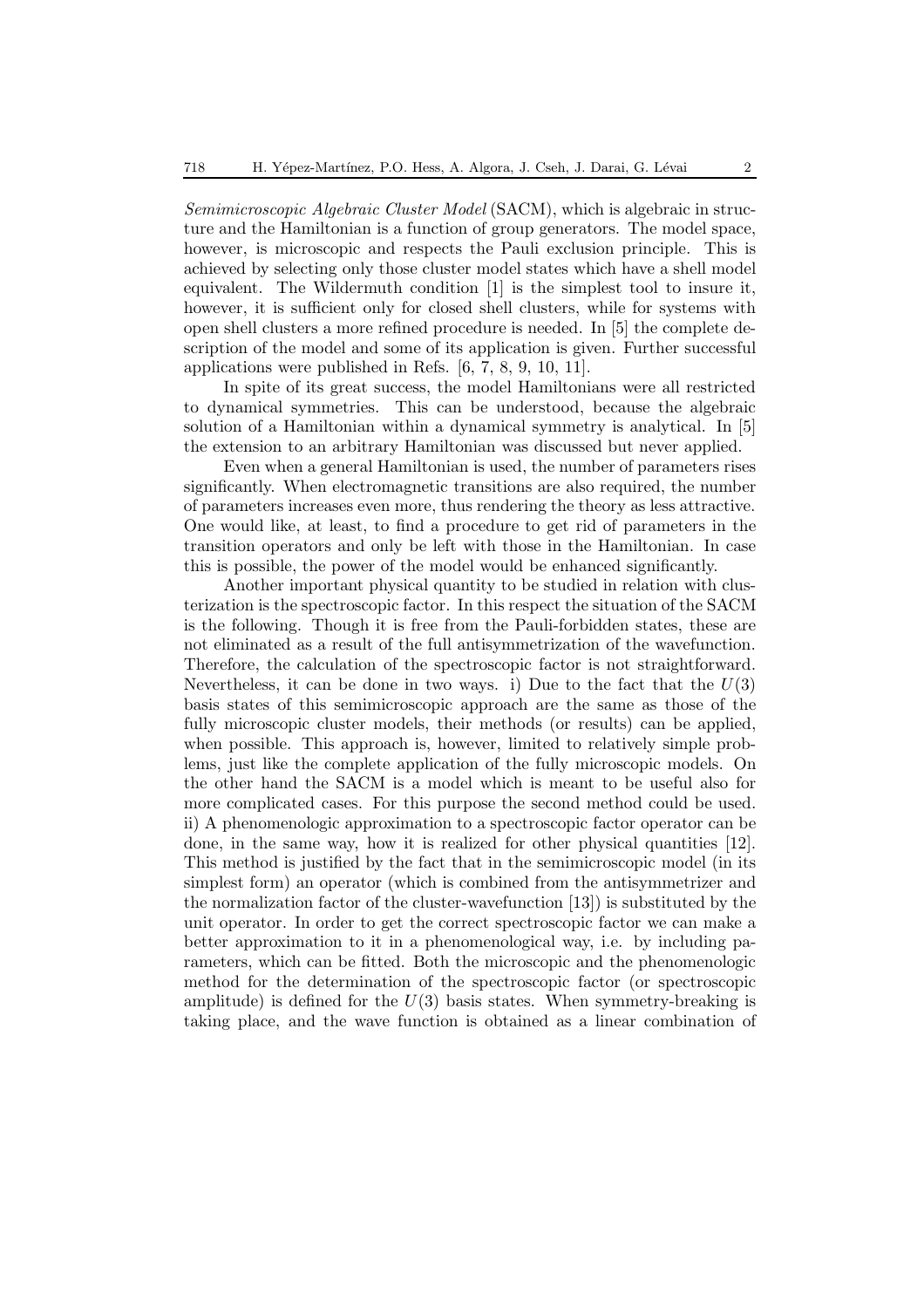these basis states, then the spectroscopic factor (amplitude) is determined by the linear-combination coefficients and by the corresponding values for the basis states. In the present work we focus on the phenomenological method.

In Ref. [14] a parametrization of the spectroscopic factor operator was proposed for heavy nuclei. The application referred to the cluster radioactivity, reported for the first time in Ref. [15] and beforehand predicted in [16], which is one of Prof. Poenaru's important contributions. In cluster radioactivity, not only the emission of  $\alpha$  particles is observed but also of clusters corresponding to heavier nuclei. This new phenomenon has important implications, like in the formation of super-heavy nuclei. In Ref. [17] the parametrization of the spectroscopic factor was extended further, and applied to nuclei in the second half of the p-shell and the first half of the sd-shell. The agreement with theoretical results of the fully microscopic models [2] is excellent. The hope is that, when applied to light and heavy nuclei, the SACM can contribute in predicting the formation of super heavy nuclei and the properties of cluster radioactivity.

For heavy nuclei the SACM has to be extended [18] and first applications, concerning the preferences of clusterization, were published in [19, 20, 21, 22]. In these systems the *effective* SU(3) irreducible representation (irrep) [23, 24, 25] has to be determined, which can be considered as the average contribution of many  $SU(3)$  shell model irreps.

In this contribution we will propose a procedure how to treat Hamiltonians which do not exhibit a dynamical symmetry. A geometrical mapping is used to estimate, and thus to fix, the effective charges. In order to keep it simple and as a first step, only a system with two spherical clusters  $(16O+\alpha \rightarrow 20$ Ne) is considered. This simplifies the structure of the Hamiltonian, the model space and helps to elucidate the main ideas of the general approach. Besides the spectrum, also some E2-transitions will be calculated and compared to experiment. The question of spectroscopic factors will be discussed and the problem how to extend it to the general description. The main idea of this contribution is to report on the first steps done in treating the SACM outside a dynamical symmetry and on the difficulties encountered.

The paper is structured as follows: In Section 2 the model is presented: the Hamiltonian, the transition and the spectroscopic factor operators is defined. In Section 3 the model will be applied to  ${}^{16}O+\alpha$ . In Section 4 conclusions are drawn.

## 2. **THE MODEL**

In the SACM the structure of a cluster with isospin zero, to which we will restrict for illustrative reasons, is described as in the shell model by an orbital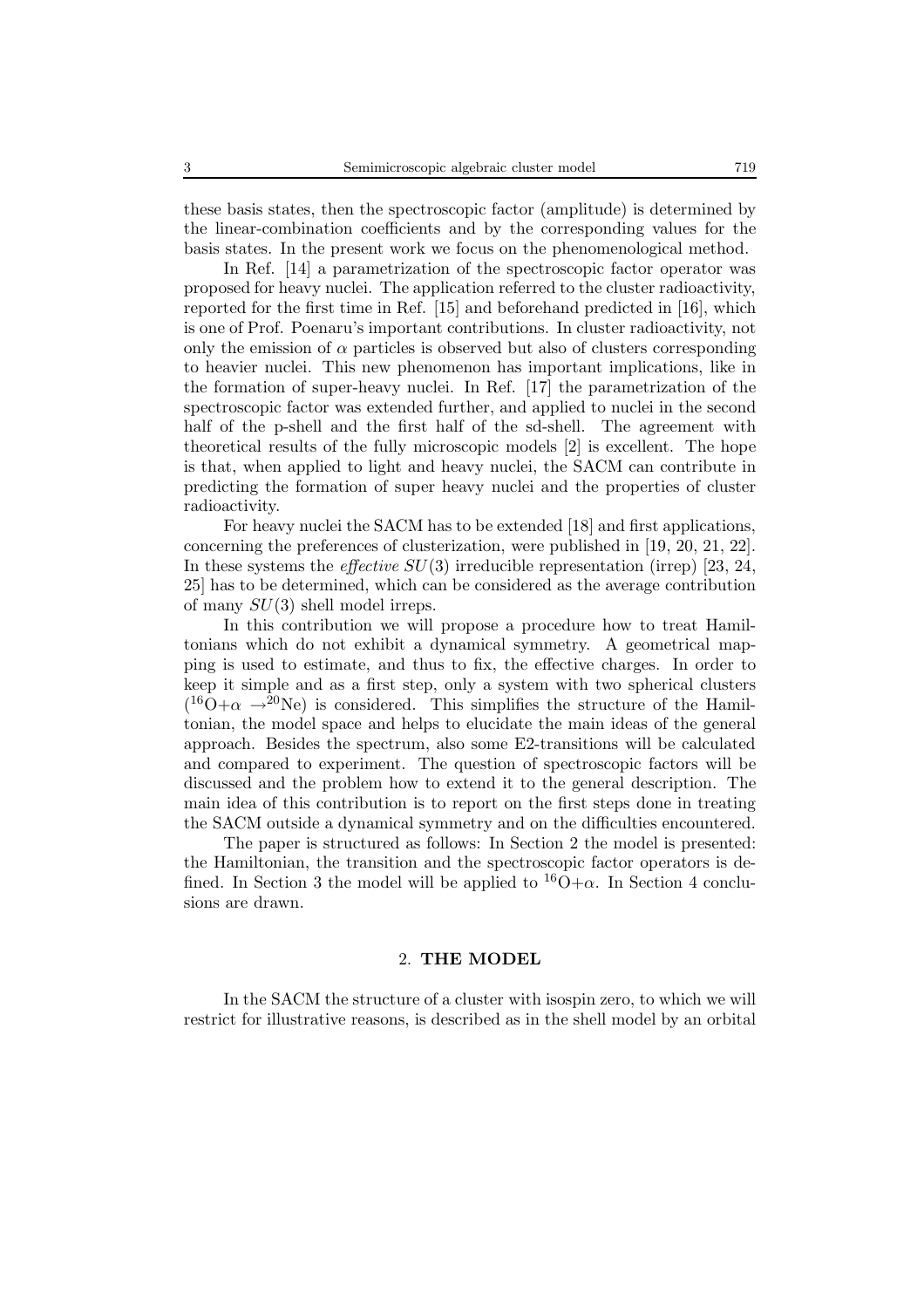$SU(3)$  irreducible representation (irrep). A spherical nucleus is represented by the scalar  $(0,0)$ . Therefore, the shell model  $SU(3)$  of the two spherical clusters does not play an active role. The relative motion is described via a  $SU_R(3)$ group and the irrep is  $(n_{\pi}, 0)$ , where  $n_{\pi}$  is the number of relative oscillation quanta. The group chain, classifying the particular problem, is given by [26]

$$
U_R(3) \supset SU_R(3) \supset SO(3) \supset SO(2)
$$
  
\n
$$
n_{\pi} \qquad (n_{\pi}, 0) \ L \qquad M \ . \tag{1}
$$

L is the angular momentum and M its projection. The Pauli exclusion principle is easily implemented through the Wildermuth condition [1]. For the system  $^{16}O+\alpha$ , this implies to raise the four nucleons from the  $\alpha$  particle to the sd-shell. Therefore, the minimal number of relative oscillation quanta has to be  $n_0 = 8$  and only values  $n_\pi \geq 8$  are allowed.

A possible Hamiltonian, for systems of two spherical clusters, is given by

$$
\mathbf{H} = \hbar\omega\mathbf{n}_{\pi} + a_1 \mathbf{C}_2 (SU_R(3)) + a_2 \mathbf{L}^2 + a_3 \mathbf{C}_3 (SU_R(3))
$$
  
+ $b_1 [(\boldsymbol{\pi}^\dagger \cdot \boldsymbol{\pi}^\dagger) - R^2 \boldsymbol{\sigma}^{\dagger 2}] [(\boldsymbol{\pi} \cdot \boldsymbol{\pi}) - R^2 \boldsymbol{\sigma}^2],$  (2)

where the third-order Casimir operator  $C_3(SU_R(3))$  of the  $SU_R(3)$  group gives higher order contributions, important for the relative positions of excited states. The first line corresponds to interactions in the dynamical symmetry of the group chain (1). A  $K^2$  operator is not considered because the states of  ${}^{16}O+\alpha$  in question [27] will all correspond to  $K=0$  bands. The second line would correspond, for  $R^2 = 1$ , to the dynamical  $O(4)$  symmetry interaction. The inclusion of a further parameter  $R^2$  is an essential difference, which allows to fix the position of the relative minimum in the SACM [29]. The  $C_2(SU_R(3))$  is the second-order Casimir operator of the  $SU_R(3)$  group, with eigenvalue  $n_{\pi}(n_{\pi} + 3)$ . Its relation to the quadrupole and angular momentum operators is [30]

$$
C_2(SU(3)) = \frac{1}{4}Q^2 + \frac{3}{4}L^2.
$$
 (3)

The eigenvalue of the third-order Casimir operator is  $n_{\pi}(2n_{\pi}+3)(n_{\pi}+3)$ .

The mixing of the shells is done via the last interaction term in (2), which will be partly responsible for the increase in the  $B(E2)$  transition values. This mixing can also be increased by lowering the higher  $n\hbar\omega$  states through enlarging the negative  $a_1$  parameter. The role of the parameter  $R^2$  is to have a handle on the possible mixing interaction, where larger values increase the mixing. In geometrical terms [31] the  $R^2$  parameter shifts the minimum of the relative position.

The E2-transition operator is defined as

$$
\boldsymbol{T}_{\mu}^{(E2)} = \left(\frac{5}{16\pi}\right)^{\frac{1}{2}} e_R^{(2)} \boldsymbol{Q}_{R,\mu}^{(2)},\tag{4}
$$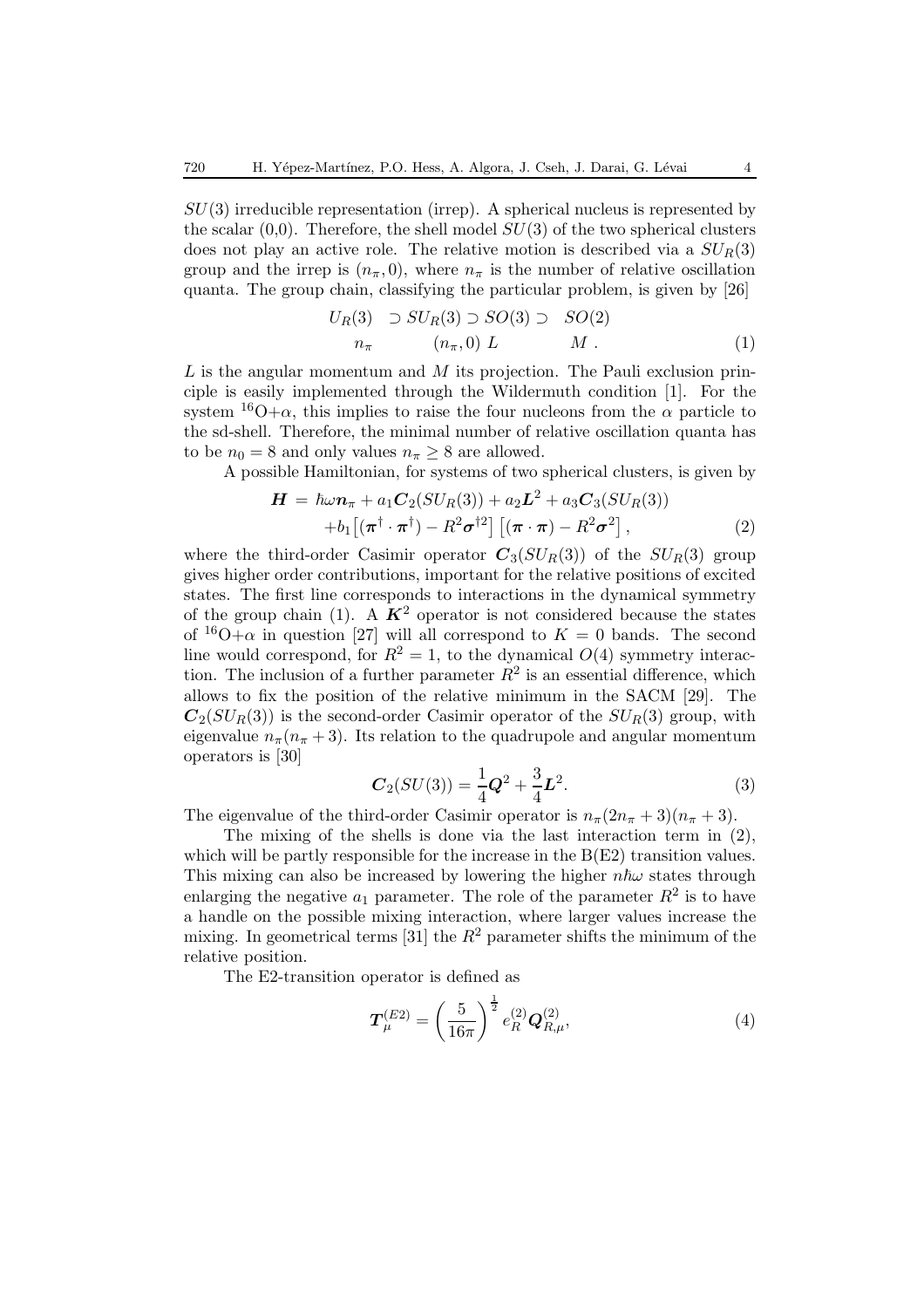again assuming that the two clusters are spherical, i.e. they do not contribute to the B(E2)-transition values. The  $Q_{R,\mu}^{(2)}$  is the mass quadrupole operator, thus, the  $e_R^{(2)}$  must include a factor  $Z/A$ . The effective charge  $e_R^{(2)}$  carries also the units, because  $Q_{R,\mu}^{(2)}$  is defined without them.

Usually, the effective charge  $e_R^{(2)}$  is treated as a parameter, which implies an addition to those of the Hamiltonian. This might not sound so bad for the case we study. However, one has to bear in mind that we want to extend the consideration to, in general, two deformed clusters. In that case, there are three effective charges for the E2-transition operator, one each for cluster No. 1 and No. 2 and one for the relative motion. There will also be further transition operators, for the description of E1-, M1- and E3-transitions. Thus, in total we would have 12 new parameters. It should be clear that this situation has to be avoided. Somehow we have to find a way to estimate these effective charges and in this way reduce the number of free parameters, which results in an increase of the predictive power of the model.

To estimate the effective charge  $e_R^{(2)}$  we start from the geometrical mapping of the quadrupole transition operator within the SACM [29]. The result is

$$
\langle e_R^{(2)} \mathbf{Q}_{R,\mu}^{(2)} \rangle \approx \sqrt{6} e_R^{(2)} \left[ r \times r \right]_{\mu}^{[2]} \left( \frac{m\omega}{2\hbar} \right),\tag{5}
$$

where [30]

$$
\mathbf{Q}_{R,\mu}^{(2)} = \sqrt{6} \left[ \pi^\dagger \times \tilde{\pi} \right]_{\mu}^{[2]} . \tag{6}
$$

For  $\mu = 0$ , the expression in Eq. (5) has to be equal to  $\frac{Z}{A}(2z^2 - x^2 - y^2)$ , which is the zero component of the charge quadrupole operator. This results in the effective charge

$$
e_R^{(2)} = 2\frac{Z}{A} \left(\frac{\hbar}{m\omega}\right),\tag{7}
$$

where m is the mass of a nucleon.

To complete the theory, we give the structure of the algebraic spectroscopic factor, as it was proposed in Ref. [17]. The agreement with microscopically calculated spectroscopic factors [2] is nearly perfect, for systems with one cluster being an  $\alpha$  particle. For two spherical clusters, the spectroscopic factor within a dynamical symmetry is given by

$$
S = \exp\left(A + Bn_{\pi} + CC_R(n_{\pi}, 0) + D\Delta n_{\pi}\right). \tag{8}
$$

In the original definition of Ref. [17] additional operators and  $SU(3)$  isoscalar factors appear, which are only important when one or two clusters are deformed. They disappear when both clusters are spherical. The parameters were fitted to the results of a full microscopic treatment [2] and the result is  $A = 3.6163, B = -0.361, C = -0.0086654$  and  $D = 1.9090$ . The first term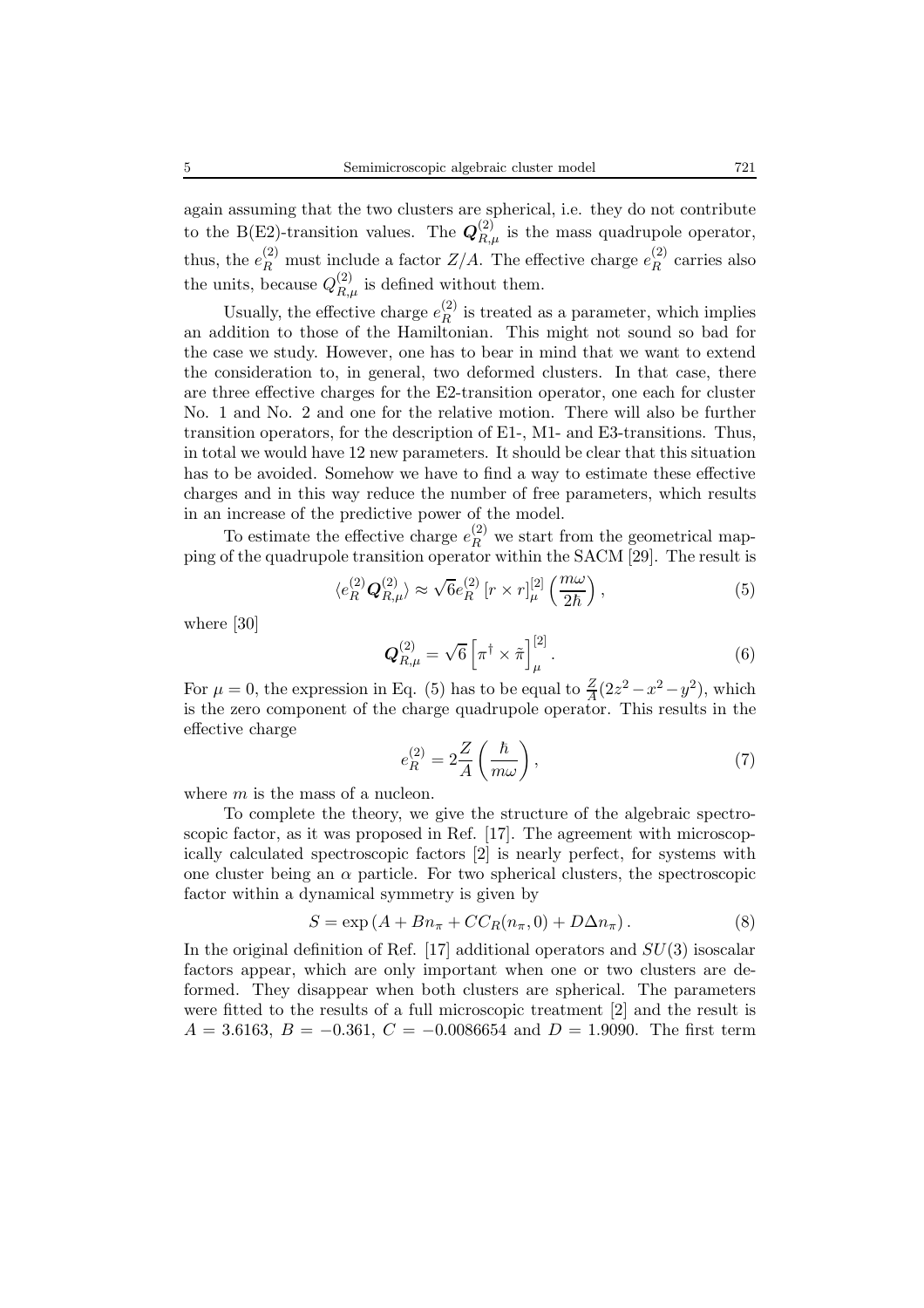$(A)$  is just a normalization, the second term  $(B)$  is related to the overlap of the two clusters [17]. The third term  $(C)$  gives modifications to the overlap due to the  $SU(3)$  structure of the states. The fourth term increases the overlap with raising  $\hbar \omega$  excitations. Of course, the parameter may change when no dynamical symmetry is considered by adjusting them to experimental data.

Such an exponential ansatz was also used, with success [14], for the description of cluster radioactivity [15, 16], to which Prof. Poenaru did important contributions [32]. The parametrization given in Ref. [14], however, did not include the  $SU(3)$  isoscalar factors, though both clusters were deformed. The inclusion of these factors will surely improve the description of cluster radioactivity.

# 3. **APPLICATION TO**  ${}^{16}O+\alpha \rightarrow {}^{20}Ne$

We would like to adjust the spectrum of <sup>20</sup>Ne to our model Hamiltonian, assuming that this nucleus can be described by two spherical clusters. We have to be careful which states to choose, because only those can be included in a fit which show a clear  $\alpha$ -cluster structure in experiment. For the states, listed in Table 1, we used the compilation of Refs. [27, 28]. In Table 2 some E2-transition values are given as far as they were available by experiment [27]. The E2-transition values are in Weisskopf units.

In order to determine the parameters of the Hamiltonian, we use a fitting routine, written by us. As the minimization procedure the MINUIT routine of the CERN library was applied [34]. The maximal number of  $\pi$ -bosons for the system considered is  $N = 15$ . The quality of the fit with respect to the energy is determined via the function

$$
\Phi^2 = \sum_i \frac{(E_{\text{exp}} - E_{\text{theo}})^2}{E_{\text{exp}}^2} \mathbf{w}(i),\tag{9}
$$

where i refers to the running index of experimental data and  $w(i)$  is a value to increase or lower the weight for particular states. Except for the second fit presented below, where for the  $3<sub>1</sub><sup>-</sup> \rightarrow 1<sub>1</sub><sup>-</sup> B(E2)$ -transition the weight 4 was chosen, all weights are 1. For the transition values a similar function is defined. The question of which fit is best is not only determined by the  $\Phi^2$ value (including the  $B(E2)$ -contributions) but also by judging with the eye the final result. The reason of it lies in possible changes of the weight values from fit to fit and on the personal judgment about the details of the numerical results. The corresponding  $\Phi^2$  values are, respectively, 0.50 and 0.25. The second seems to be better, but as explained above it depends on the personal judgment. For each fit, the  $\Phi^2$  obtained corresponds to a global minimum.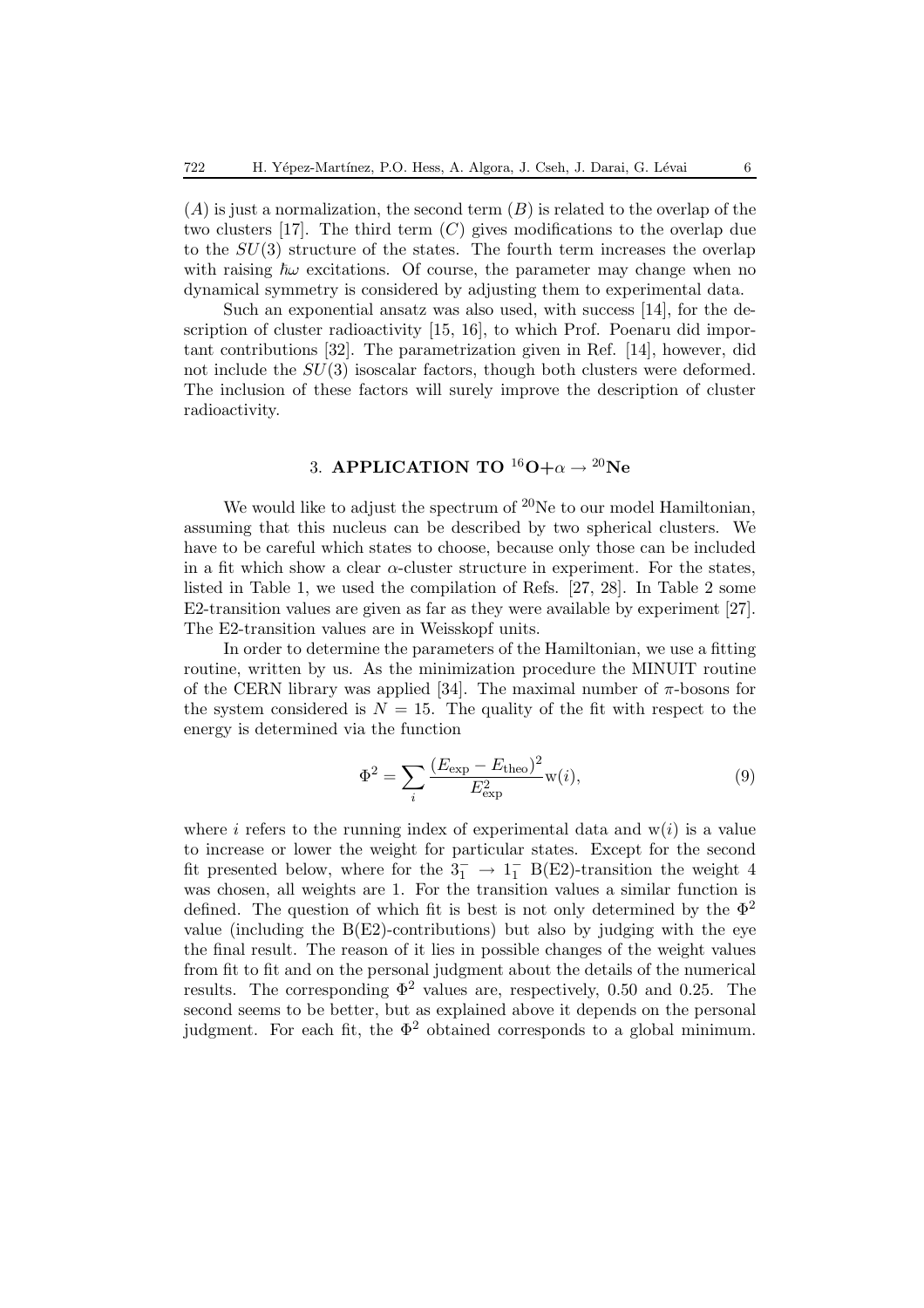List of  $\alpha$ -cluster states. J is the spin, k the order of the state, where only  $\alpha$ -cluster bands taken into account, and the energy is given in units of MeV. "Exp" corresponds to experiment and "Theo-1" and "Theo-2" to two different theoretical results. States of different bands are separated by a horizontal line. The experimental data are taken from [27]. In some cases two possible assignments to experimental states are possible. In these cases, we give the alternative experimental value within a bracket. The second  $K^{\pi} = 0^{-} \alpha$ -cluster band is actually assigned as a 1<sup>-</sup> band in experiment, contrary to the theoretical interpretation.

| $K^{\pi}$ | $J_k^\pi$                                                      | $ \overline{\text{MeV}} $<br>Exp. | Theo-1 [MeV] | Theo-2 [MeV] |
|-----------|----------------------------------------------------------------|-----------------------------------|--------------|--------------|
| $0^+$     | $0^+_1$                                                        | 0.                                | 0.           | 0.           |
| $0^+$     | $2^{+}_{1}\n4^{+}_{1}$                                         | 1.634                             | 1.177        | 1.192        |
| $0^+$     |                                                                | 4.248                             | 3.924        | 3.975        |
| $0^+$     | $6^{\tilde{+}}_1$                                              | 8.778                             | 8.242        | 8.353        |
| $0^+$     | $8\bar{1}$                                                     | 11.951                            | 14.130       | 14.331       |
| $0-$      | $1^{-}_{1}$                                                    | 5.788                             | 5.097        | 5.672        |
| $0^-$     | $3^{-}_{1}$                                                    | 7.156                             | 7.060        | 7.635        |
| $0-$      | $5^-_1$                                                        | 10.262                            | 10.592       | 11.134       |
| $0-$      | $7^{-}_{1}$                                                    | 13.692                            | 15.694       | 16.122       |
| $0-$      | $9^-_1$                                                        | 17.430                            | 22.367       | 22.619       |
| $0+$      | $0^+_{2^+2^+}$<br>$4^+_{2^+4^+}$<br>$6^+_{2^+}$<br>$8^+_{2^+}$ | 8.450                             | 8.288        | 8.998        |
| $0^+$     |                                                                | 8.800                             | 9.466        | 10.162       |
| $0^+$     |                                                                | 10.790                            | 12.212       | 12.882       |
| $0^+$     |                                                                | 12.585                            | 16.528       | 17.162       |
| $0^+$     |                                                                | 17.295                            | 22.414       | 23.012       |
| $0-$      | $1^{-}_{2}$                                                    | 8.854                             | 8.447        | 5.931        |
| $0-$      | $3^-_2$                                                        | 10.406                            | 10.409       | 7.858        |
| $0-$      | $5^{-}_{2}$                                                    | 12.713                            | 13.940       | 11.364       |
| $0^-$     | $7^-_2$                                                        | 16.581                            | 19.041       | 16.503       |
| $0-$      | $9^{-}_{2}$                                                    | 20.686                            | 22.367       | 23.275       |
|           |                                                                | (21.06)                           |              |              |
| $0+$      | $0_3^+$                                                        | 10.970                            | 10.626       | 10.805       |
| $0^+$     | $2^{+}_{3}$<br>4 <sup>1</sup> / <sub>3</sub>                   | 12.324                            | 11.803       | 11.925       |
| $0^+$     |                                                                | 12.943                            | 14.550       | 14.538       |
| $0^+$     | $6^+_3$                                                        | 15.72                             | 18.868       | 18.642       |
|           |                                                                | (15.97)                           |              |              |
| $0^+$     | $8^+_3$                                                        | 18.617                            | 24.755       | 24.233       |
|           |                                                                | (18.957)                          |              |              |

Changing the weights also changes the landscape of the function  $\Phi^2$  and, thus, the position of the global minimum changes.

One result corresponds to a small shell mixing and the other one to a bigger mixing. The resulting parameters for the first theoretical result (Theo-1) are  $a_1 = -0.35519 \text{ MeV}$ ,  $a_2 = 0.19570 \text{ MeV}$ ,  $a_3 = -0.0019495$ ,  $b_1 = -0.0019285 \,\text{MeV}$  and  $R^2 = 7.41087$ . For the second theoretical result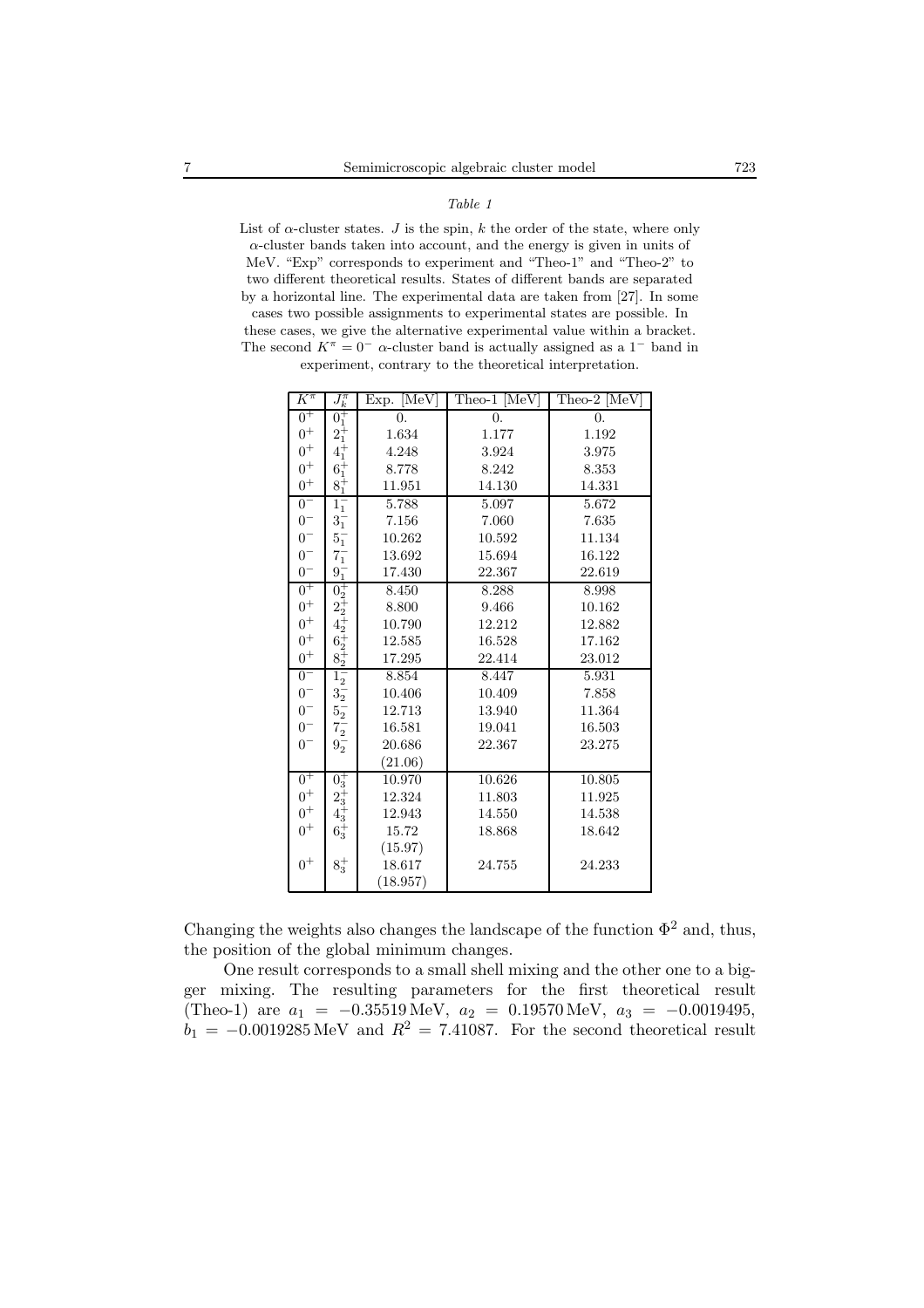| $J_k^{\pi}(i) \rightarrow J_k^{\pi}(f)$ | $B(E2)$ -Exp. | $B(E2)$ -Theo-1 [W.U.] | $B(E2)$ -Theo-2 |
|-----------------------------------------|---------------|------------------------|-----------------|
|                                         | [W.U.]        | [W.U.]                 | [W.U.]          |
|                                         | $20.3 \pm 1.$ | 21.53                  | 22.46           |
| $2^-$                                   | $22.0 \pm 2.$ | 27.27                  | 28.44           |
|                                         |               | 23.10                  | 24.13           |
|                                         |               | 13.70                  | 14.34           |
| $3^{-}_{1} \rightarrow 1^{-}_{1}$       | $50.0 \pm 8.$ | 32.73                  | 49.69           |
| $5^-_1 \rightarrow 3^-_1$               |               | 33.38                  | 61.21           |
| $7^-_1 \rightarrow 5^-_1$               |               | 26.88                  | 76.18           |
|                                         |               | 15.55                  | 78.80           |

Experimental and theoretical calculated E2-transition values of the first positive and first negative parity band, in Weisskopf units (W.U.) [33]

*Table 2*

they are  $a_1 = -0.33821$ ,  $a_2 = 0.175429$ ,  $a_3 = -0.002876$ ,  $b_1 = -0.057425$ and  $R^2 = 3.3323$ . In both cases, the  $\hbar \omega = 13.19$  MeV value is determined via  $45/A^{\frac{1}{3}}-45/A^{\frac{2}{3}}$  [35] and as the maximal number of  $\pi$ -bosons we choose  $N=15$ .

The results of the fits are summarized in Fig. 1. As for the subindex  $k$ , it refers to the order within the set of  $\alpha$ -cluster states, i.e., other lower lying states are not included in the compilation. In the first fit (middle panel), the energies are well reproduced as are the  $B(E2)$ -transition values of the ground state band. Note, that within this band the theoretical  $B(E2)$ -values start to decrease with larger spin. The experimental  $B(E2)$ -value in the first negativeparity band, however, is not well reproduced. The  $b_1$  turns out to be small and, thus, mixing between shells are small. This is reflected in the average value of  $n_{\pi}$ , which is practically 8 for the ground state and 9 for the first exited 1<sup>−</sup> state. For completeness, we give the average  $n<sub>π</sub>$  values for the  $0<sup>+</sup><sub>2</sub>$ , 1<sup>−</sup><sub>2</sub> and  $0<sub>3</sub><sup>+</sup>$  states, which are about 10, 15 and 14 respectively. The last too are at the limit of the model space.

In the second fit we obtained a larger mixing of the shells, which is reflected in a larger value of the parameter  $b_1$ . The average value of  $n_{\pi}$  turned out to be about 8.2 for the ground state. Thus, the B(E2)-value for  $2^+_1 \rightarrow 0^+_1$ is slightly larger. In contrast to this, the average value for  $n_{\pi}$  has increased from 9 to 11.1 for the first exited 1*−* state. This increased mixing of shells results in the larger B(E2)-value for the  $3<sub>1</sub><sup>-</sup> \rightarrow 1<sub>1</sub><sup>-</sup>$  transition. Note, that in the theoretical calculation the  $B(E2)$ -values continue to increase within the negative parity band. With respect to the energies, the second exited 1*−* state turns out to be too low, but is in good agreement for higher spins. In a more refined fit, with more parameters, this could probably be resolved. The main message is that a larger mixing, due to the  $O(4)$  part, is important in order to reproduce the larger B(E2)-values for higher bands. For completeness, we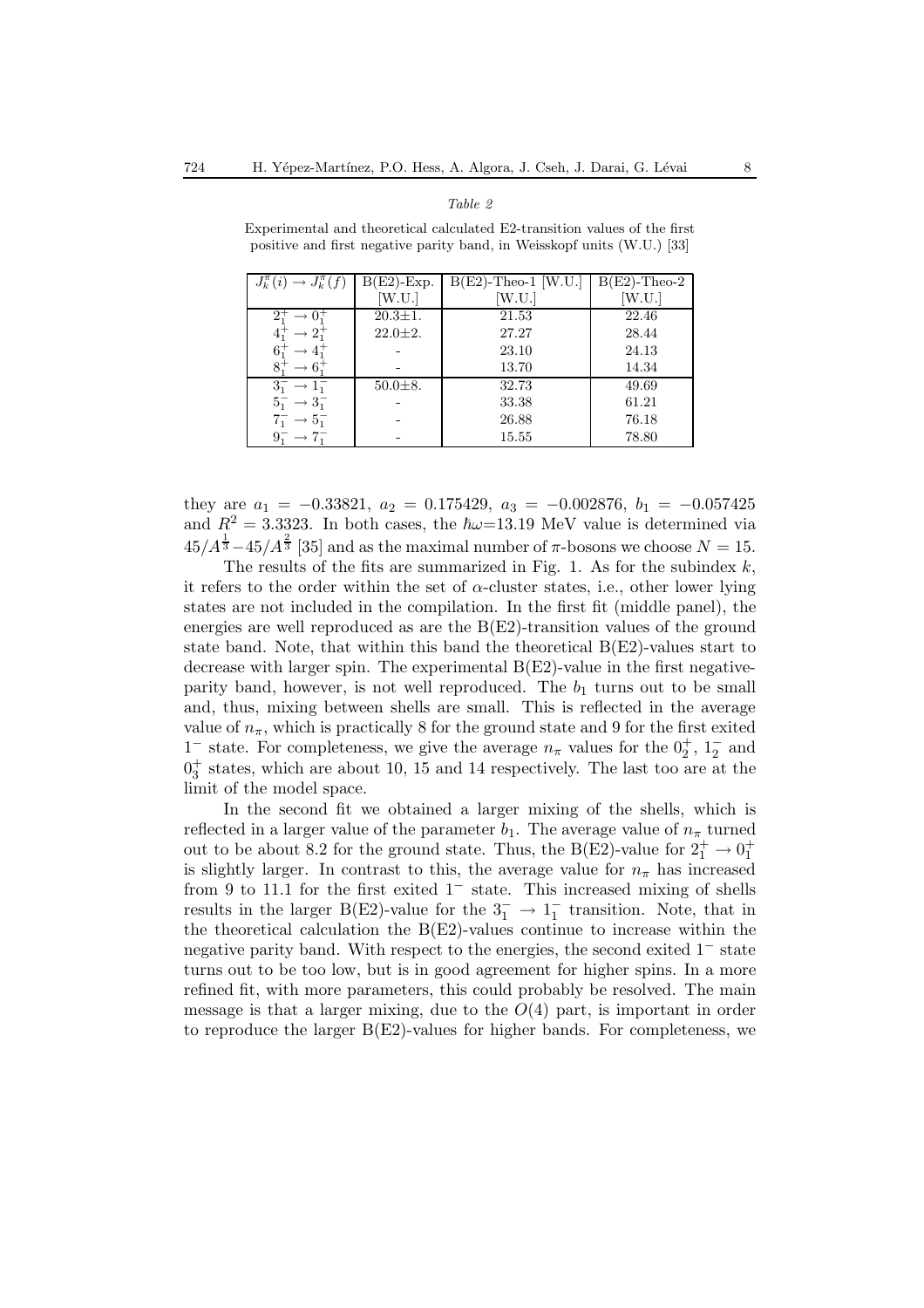

Fig. 1 – Spectrum of the  $\alpha$ -cluster states below 14 MeV of <sup>20</sup>Ne within the SACM. The transition values, in Weisskopf units (W.U.), are indicated by arrows. The left panel shows the experimental results, while the middle and right panel gives the two theoretical calculations, denotes as "Theo-1" and "Theo-2". The subindex refers to the order of  $\alpha$ -cluster states, not including other states which are lower in energy. For details, please consult the text.

give the average  $n_{\pi}$  values for the  $0^{+}_{2}$ ,  $1^{-}_{2}$  and  $0^{+}_{3}$  states, which are about 12.5, 15 and 13.2 respectively, indicating a large mixing.

In principle, we can determine also the spectroscopic factors of the states as obtained in the fits reported. In the fit called "Theo-1" the mixing is very small. As a consequence, the average values of  $n_{\pi}$ ,  $C_R(n_{\pi}, 0)$  and  $\Delta n_{\pi}$  are nearly the same as in the dynamical symmetry limit. Therefore, the values of the spectroscopic factors are very close to those reported in [17]. This is different for the fit called "Theo-2". In the ground-state band, the values are still near the ones without a shell mixing and, thus, the spectroscopic factors will also be very near to those obtained in the dynamical symmetry limit, using the same parameters. This is different for the exited 1*−* band. The difference in the  $n_{\pi}$  value, compared without mixing, ranges in this band from 3 to 4. Because of the large parameter value in front of  $\Delta n_{\pi}$  in Eq. (8) the spectroscopic factor increases. No experimental data for this band are known to the authors and, thus, a new fit is not possible.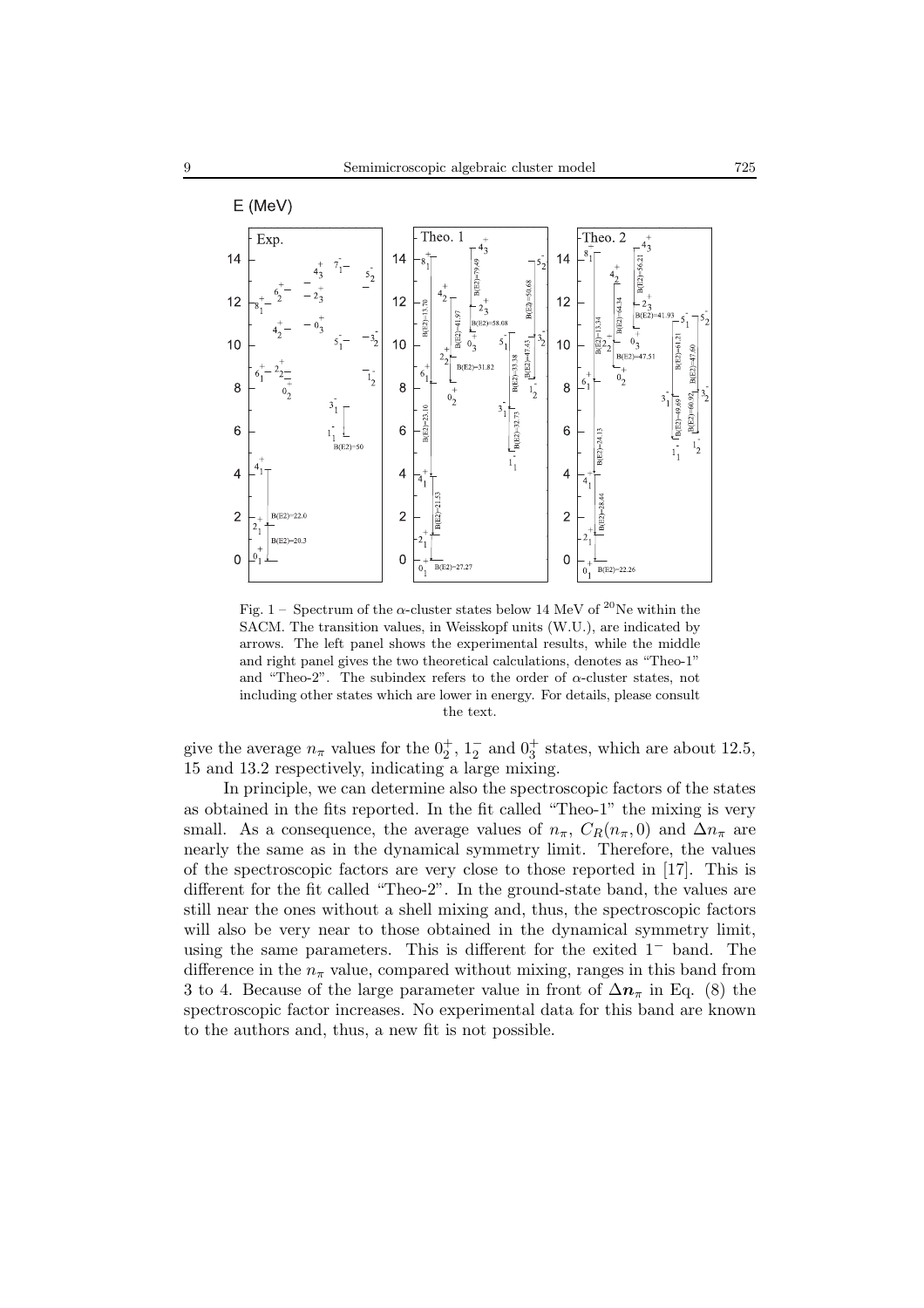### 4. **CONCLUSIONS**

The *Semimicroscopic Algebraic Cluster Model* (SACM) outside a dynamical symmetry chain was investigated and applied to a system of two spherical clusters. The geometric mapping of the model was used to determine the effective charge of the E2-transition operator. The way of determining the spectroscopic factor within a broken symmetry was also given. The application showed that the SACM can be extended with success outside a dynamical symmetry. The estimation of the effective charges of the transition operators increases the predictive power of the SACM, by reducing sensibly the number of parameters.

The result of our approach encourages us to continue to investigate systems with at least one cluster deformed, like  ${}^{20}\text{Ne}+\alpha \rightarrow {}^{24}\text{Mg}$ . In case the model is successful, the extension to heavy nuclei and the determination of properties of cluster radioactivity will be possible also for Hamiltonians outside a dynamical symmetry.

*Acknowledgements.* We acknowledge financial help from DGAPA, from the National Research Council of Mexico (CONACyT), OTKA (grant No. T46791), and from the MTA-CONACyT joint project.

#### REFERENCES

- 1. K. Wildermuth and Y.C. Tang, *A Unified Theory of the Nucleus*, Friedr. Vieweg & Sohn Verlagsgesselschaft mbH, Braunschweig, 1977.
- 2. J.P. Draayer, Nucl. Phys., A **237**, 157 (1975).
- 3. K.T. Hecht, E.J. Reske, T.H. Seligman and W. Zahn, Nucl. Phys., A **356**, 146 (1981).
- 4. J. Cseh, Phys. Lett., B **281**, 173 (1992).
- 5. J. Cseh and G. Lévai, Ann. Phys. (N.Y.), **230**, 165 (1994).
- 6. G. L´evai, J. Cseh, and W. Scheid, Phys. Rev., C **46**, 548 (1992).
- 7. J. Cseh, G. Lévai, and W. Scheid, Phys. Rev., C 48, 1724 (1993).
- 8. G. Lévai and J. Cseh, Phys. Lett., B **381**, 1 (1996).
- 9. Zs. Fülöp et al. Nucl., A  $604$ , 286 (1996).
- 10. J. Cseh, G. L´evai, A. Ventura and L. Zuffi, Phys. Rev., C **58**, 2144 (1998).
- 11. A. Lepine-Szily *et al.*, Phys. Rev. Lett., **82**, 3972 (1999).
- 12. J. Cseh, G. Lévai, K. Kato, Phys. Rev., C 43, 165 (1991).
- 13. A. Arima, in Heavy Ion Collisions, ed. by. R. Bock, North-Holland, Amsterdam, 1979, Vol. 1, p. 417.
- 14. P.O. Hess and S. Misicu, Rev. Mex. Fís., 50 (S2), 34 (2004); S. Misicu and P.O. Hess, Phys. Lett., B **595**, 187 (2004).
- 15. H.J. Rose and J.A. Jones, Nature, **307**, 245 (1984).
- 16. A. Sandulescu, D.N. Poenaru and W. Greiner, Sov. J. Part. Nucl., **11**, 528 (1980).
- 17. P.O. Hess, A. Algora, J. Cseh and J.P. Draayer, Phys. Rev., C **70**, 051303(R) (2004).
- 18. P.O. Hess, A. Algora, M. Hunyadi and J. Cseh, Eur. Phys. J., A **15**, 449 (2002).